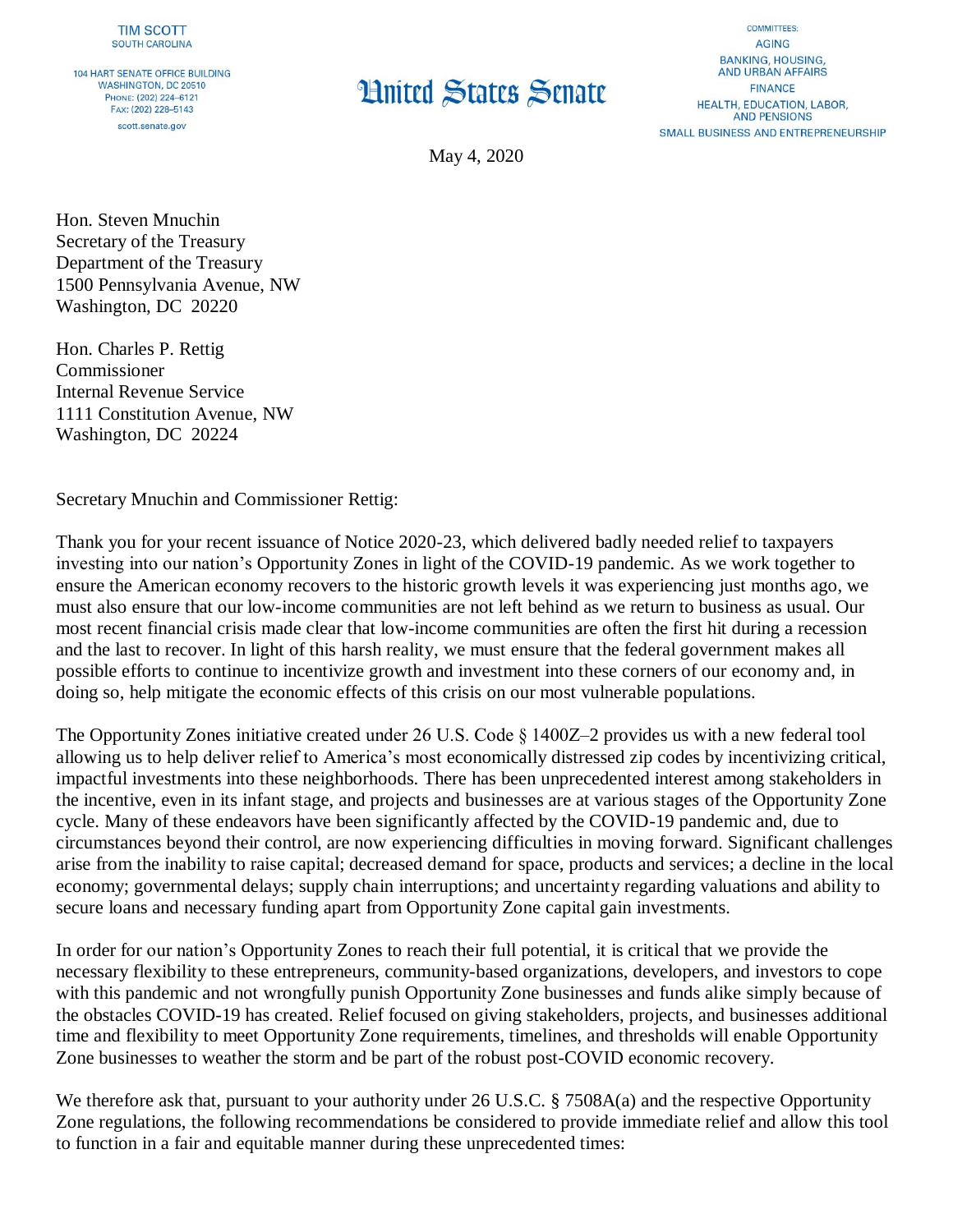- 1. Treasury and the Internal Revenue Service should provide relief to the 180–day investment period for a taxpayer's sale or exchange of capital gain property to be contributed to a Qualified Opportunity Fund under section 26 U.S.C. § 1400Z-2(a)(1)(A). This period should be extended by three months for all 180–day investment periods provided in the implementing regulations and underlying statute with respect to capital gains for which the 180–day period would end on or after March 13, 2020 and on or before December 31, 2020.
- 2. Treasury and the Internal Revenue Service should provide that the failure of a Qualified Opportunity Fund to meet the required 90–percent investment standard for any testing date taking place during the period beginning on March 13, 2020 and ending on July 15, 2020 automatically meets the standard for reasonable cause and subsequently avoids penalties under 26 U.S.C. § 1400Z-2(f)(3). Further, with respect to any failure of the 90–percent asset test by a Qualified Opportunity Fund taking place after July 15, 2020 and before January 1, 2021, where the fund can sufficiently demonstrate that the failure is a result of the effects of the COVID-19 pandemic, reasonable cause should be established and the penalties should not apply. Treasury and the Internal Revenue Service should also consider providing an additional 180 days for Qualified Opportunity Funds to disregard recently contributed property beyond the existing six–month period for the purposes of meeting the 90–percent asset test where appropriate throughout 2020.
- 3. Treasury and the Internal Revenue Service should make clear that the 24–month extension of the working capital safe harbor available to Qualified Opportunity Zone Businesses located within a federally declared disaster area pursuant to Treas. Reg. § 1.1400Z2(d)-1(d)(3)(v), automatically applies to all Qualified Opportunity Businesses nationwide under the President's Stafford Act Emergency Declaration for the COVID-19 pandemic. This period should begin on March 13, 2020 and extend until the earlier of the end of the Emergency Declaration or the period requested by the taxpayer and available under Treas. Reg. § 1.1400Z2(d)-1(d)(3)(v). This extension should also apply to the maximum 62– month period for working capital safe harbors, for a total of 86 months, where appropriate.
- 4. Treasury and the Internal Revenue Service should make clear that the 12–month extension available to Qualified Opportunity Funds to reinvest proceeds from the sale, disposition, or return of capital from Qualified Opportunity Zone property when reinvestment plans are delayed due to a federally declared disaster pursuant to Treas. Reg.  $\S 1.1400Z2(f)-1(b)(2)$ , automatically applies to all Qualified Opportunity Funds nationwide under the President's Stafford Act Emergency Declaration for the COVID-19 pandemic. This period should begin on March 13, 2020 and extend for the maximum 12– month period thereafter.
- 5. Treasury and the Internal Revenue Service should also ensure that redemptions of investment capital in excess of an entity's basis in a Qualified Opportunity Fund due to the effects of COVID-19 should automatically be considered an inclusion event pursuant to Treas. Reg.  $\frac{8}{3}$  1.1400Z2(c)-1(b)(1)(v). This treatment should be provided throughout the duration of the President's Stafford Act Emergency Declaration for the COVID-19 pandemic, beginning on March 13, 2020.
- 6. Treasury and the Internal Revenue Service should also use its authority under 26 U.S.C. § 7508A(a) to provide a 12–month extension to the 30–month substantial improvement period allotted for Qualified Opportunity Zone property under 26 U.S.C.  $\S$  1400Z-2(d)(2)(D)(ii) that is undergoing or expected to begin or complete its substantial improvement period at any point during 2020, for a total of 42 months.
- 7. Treasury and the Internal Revenue Service should also make clear that Qualified Opportunity Zone Businesses using the regulatory safe harbor that takes into account the location in which services are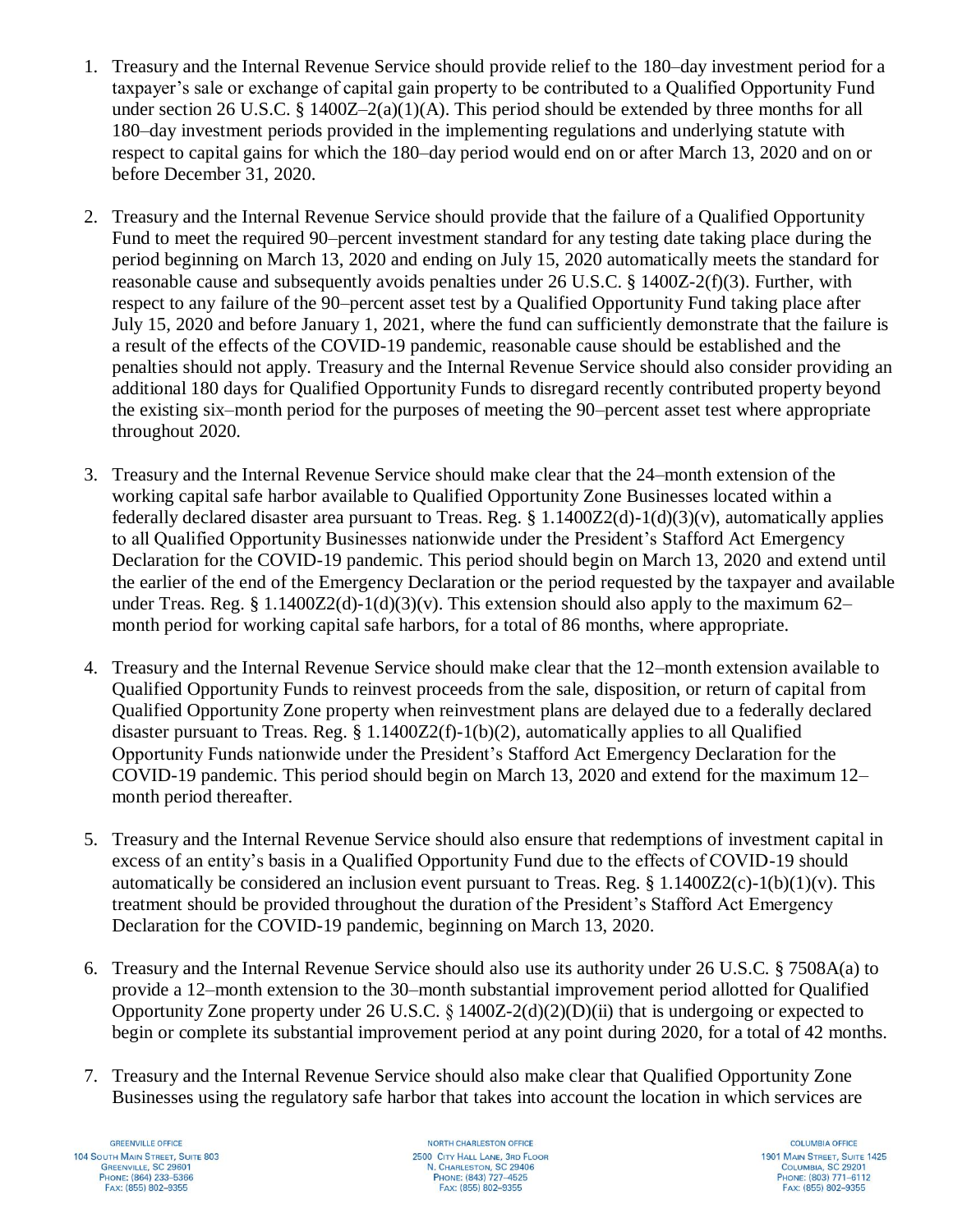performed for the purpose of satisfying the requirement that 50–percent of the business' gross income be derived from their active business conduct in the Qualified Opportunity Zone does not wrongfully punish employees who may be teleworking outside of their normal working locations within an Opportunity Zone due to the circumstances of the COVID-19 pandemic.

- 8. Similarly, Treasury and the Internal Revenue Service should also provide relief to the requirement that a substantial portion – defined as 40–percent – of a Qualified Opportunity Zone Business' intangible property be used in its active conduct within an Opportunity Zone. Specifically, the use of such intangible property outside of its normal utilization location within a Qualified Opportunity Zone during the conduct of such a business for the purpose of generating gross income as a result of the COVID-19 pandemic should be considered to have been used within a Qualified Opportunity Zone, provided that such use takes place during the period in which the President's Emergency Declaration under the Stafford Act for COVID-19 is in effect. Given the overwhelming amount of Americans working remotely during this crisis, this guidance would prevent the punishment of such employers for taking the necessary steps to comply with COVID-19 ordinances and promote the health and safety of our communities. Likewise, where a Qualified Opportunity Zone Business can sufficiently demonstrate that its failure to meet the 70–percent tangible property test in 2020 is due to delays caused by the COVID-19 pandemic, Treasury and the Internal Revenue Service should give such entities additional consideration when deliberating whether a reasonable cause exception applies.
- 9. In addition, we ask that you consider providing Qualified Opportunity Funds with an additional cure period equal to six months for each trade or business that causes a fund to fail the 90–percent asset test if the trade or business can demonstrate that its loss of qualification was caused or facilitated by the COVID-19 pandemic.
- 10. Lastly, any guidance provided with respect to the above requests should include strong anti-abuse language and require those taking advantage of the liberalized timelines to document the facts and circumstances to substantiate that their fund or business merits the beneficial treatment where appropriate and without creating undue or unnecessary burdens. We also recognize that the respective IRS forms and systems may need to be updated in order to facilitate the efficient and accurate enforcement of these recommendations and ensure that entities using these extensions are able to properly indicate such use.

Thank you for your timely consideration of this request. We look forward to hearing from you soon and appreciate your willingness to consider the critical needs of our nation's low-income communities as we work as one nation to recover from this historic pandemic.

Sincerely,

U.S. Senator Tim Scott (R-SC) U.S. Senator Todd Young (R-IN)

**GREENVILLE OFFICE** 104 SOUTH MAIN STREET, SUITE 803 GREENVILLE, SC 29601 Рноме: (864) 233-5366 FAX: (855) 802-9355

NORTH CHARLESTON OFFICE 2500 CITY HALL LANE, 3RD FLOOR **N. CHARLESTON, SC 29406**<br>PHONE: (843) 727-4525 FAX: (855) 802-9355

**COLUMBIA OFFICE** 1901 MAIN STREET, SUITE 1425 COLUMBIA, SC 29201 PHONE: (803) 771-6112 FAX: (855) 802-9355